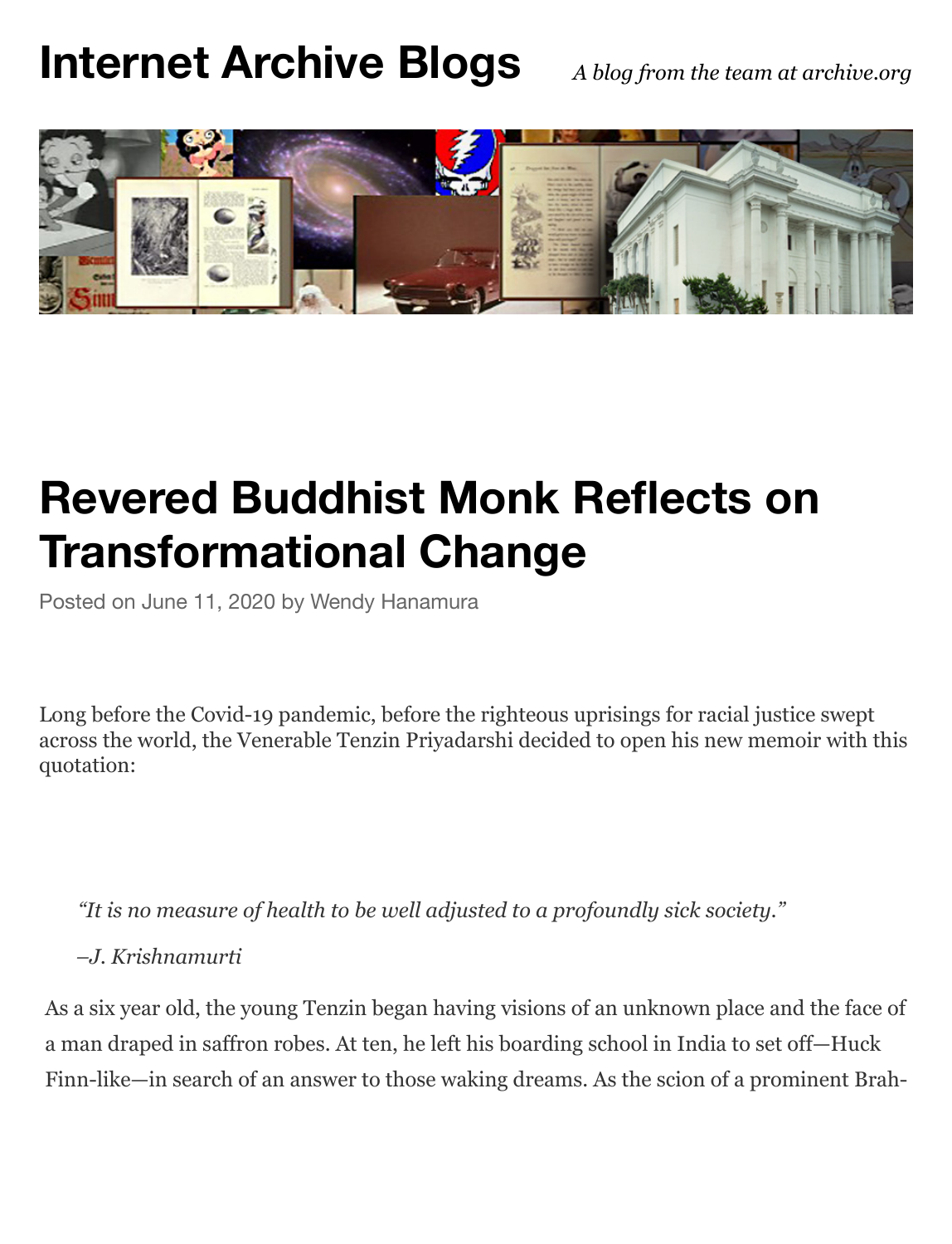min family, Venerable Tenzin could have remained "well adjusted" to the role Indian society had created for him. Instead he leaned in toward the unknown. He followed his instincts, which led him to a small Japanese Buddhist Temple near Vulture's Peak, Buddha's favorite retreat in Rajgir, India. Thus begins the new memoir, "**Running Toward Mystery: The Adventure of an Unconventional Life,**" by the Venerable Tenzin Priyadarshi. On June 5, 2020, the Internet Archive invited this ordained Tibetan Buddhist monk to explore what his life lessons have to say about this tumultuous moment in history. The Venerable Tenzin selected June 5th because it is Saka Dawa, the day celebrating Buddha's birth, enlightenment and passing—said to be especially auspicious for acts of kindness and compassion.

The event began with a moment of reflective silence, "in solidarity with all that is happening around us and affects us deeply," Venerable Tenzin proclaimed. "Reflective silence hopefully generating a sense of compassion." He was joined in conversation by former diplomat and human rights policy leader, Eileen Donahoe. "The hope is we can explore how inner spiritual transformation plays a role in the world," she laid out. "And it's potential to bring about understanding of our common nature and common destiny."